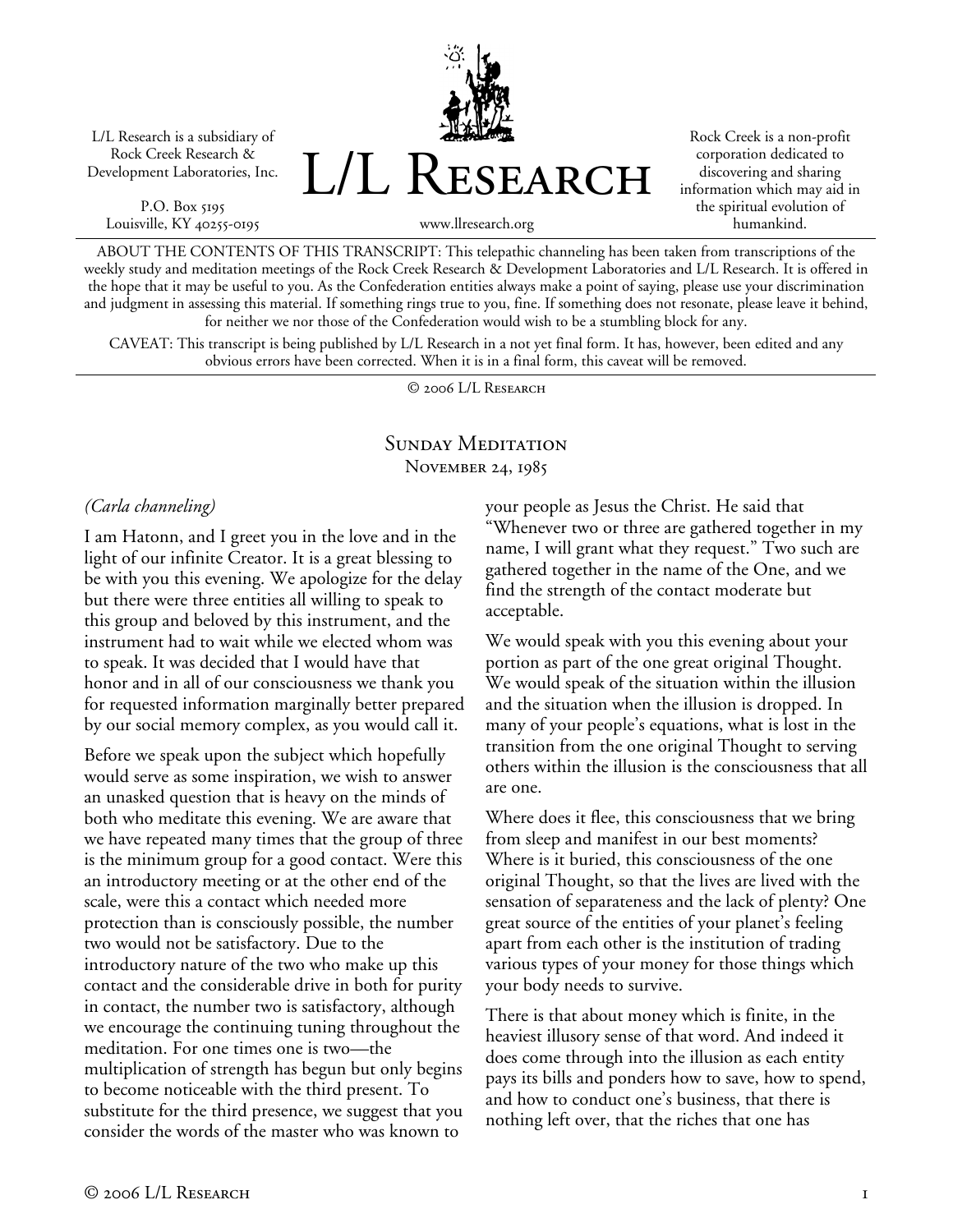coming to one are not aplenty but are a subsistence which one may work with with the budget and the planning. Indeed, this institution of the spending of money is one of very many ways that lead to separation.

And yet let us look at other ways as well. Yes, it is true that there are those within our city close to your dwelling place who are hungry this day, who do not have appropriate clothing for the chilliness of your present climate, who have found themselves unable to enter themselves into the society with enough success to produce money.

And, my friends, this is something that is likely to be somewhat of a growing experience as times become more confused and the society less stable. One does not have to look far to find ways to share one's money, for we shall tell you that there is a great liberation in the sharing of what in your illusion seems to be that which you need. It liberates an entity which is plunged into the illusion from the illusion, precisely insofar as the entity is giving great gifts with the desire to serve the one great Self that knows no separation. Yet there are many ways in which we plunge into the illusion, my friends, are there not? When is a smile stopped upon the face because an entity is plunged too far into an attitude of separation to be able to share joy with another? When is the young in experience shut off from the giver of that experience but when the giver of that experience is self-involved and feels that it would be too expensive to spend time in merely speaking?

You see in actuality, my friends, all those about you are cells of your body, living portions of your reality. To open one's heart, whatever the need, when done consciously, is a polarizing action, whether it is by the giving of money, the giving of time, the giving of attention or the giving of sympathy, you have much to share with those about you. You have many appropriate greetings for yourself. You have much room for love. And yet, can you do this for yourself? We assure you that unless the will is engaged, your experience of true sharing shall inevitably be blunted! For it is not something that is done mechanically, but from the heart.

Therefore, as always, we assure you that the process of service to others begins within as you groom and season your own personal reality with a thirst and a desire to serve. It helps within your illusion if some process of analysis is added to the thirst for service,

for each has prepared a way in which to walk to be of service and clues are all about you, yet without the continuing process of prayerful meditation and of a daily focusing on the search for the one great original Thought and the consciousness it provides, your ambition to be a pure part of the body and vehicle for the Creator will be emaciated. How we encourage you to continue in your meditations and prayers, and then we encourage you to open the eyes and see within each day, each experience, not only the good that can come from that but the clues towards your own centering and your own greatest depth of being.

We realize that we speak to those who already meditate, but if anything, this makes our emphasis upon meditation the stronger, for there is the possibility of constant transformation. Guide your will, my friends, and witness the growing consciousness of the oneness of all entities, for, indeed, this consciousness is growing among your peoples and it will have its harvest of love, light and planetary transformation.

With all the vibrant energy that lies within your soul, my friends, love one another within the illusion and through the illusion by turning your will to the Creator and that great original Thought of love. We leave you now in that love and in that light. We reach out to you, cells of our own body, those of our own being. We are known to you as those of Hatonn. It has been a blessing to speak through this instrument and to share consciousness with you at this time. May we leave you in our love and laughter and joy and may we encourage your will to walk in the ways of seeking that your moments of joy may become more numerous and finally become connected that you may dwell in a river of joy and that you may bless those parts of yourself about you. Adonai, my friends. Adonai vasu borragus.

### *(Jim channeling)*

I am Latwii, and we greet you in the love and the light of our infinite Creator. We too thank both present for requesting our presence. We are happy to be the third in this joyful company. We are aware that there might be a query or two that we could attempt and thereby provide our simple service. May we then entertain whatever queries might be upon the minds of those present?

**Carla:** Yes. I've been going through a time of drifting badly in spiritual terms. It isn't that I have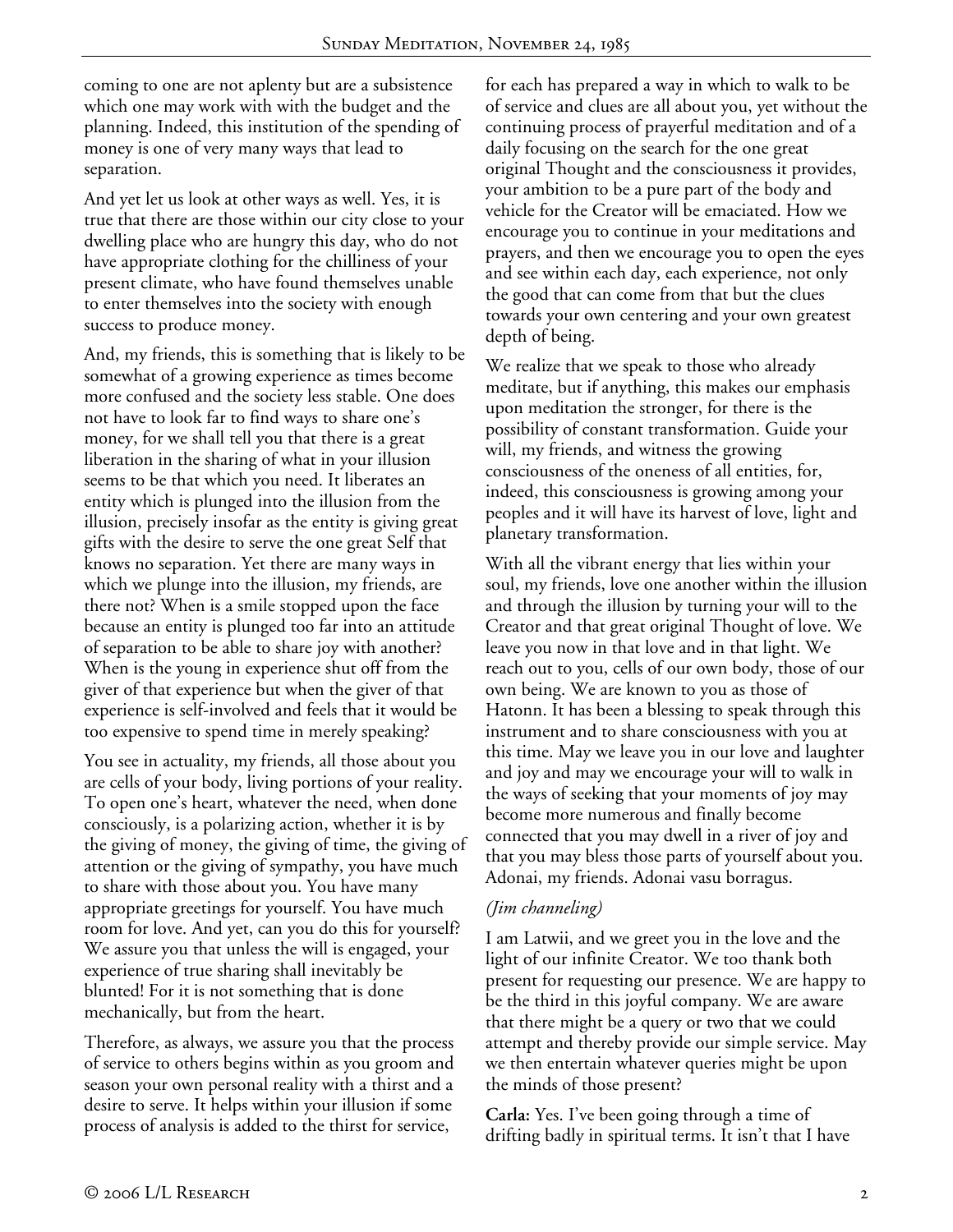found myself in the universe without a God or that I feel it necessary to take back anything that I believe, it is just that it all seems to impinge on my consciousness without causing me to become enthusiastic or to have a drive for more that I usually have. And I wondered if you could comment on this state and on its function in the transformation into a new Carla that I'm going through?

I am Latwii, and we are most happy to attempt the response which may be of some service in this regard. The condition of which you speak is one which is not common nor is it long lasting in manifestations, for the transformations which offer themselves to most seekers are transformations from one state of mind, shall we say, to another, with both states being of a relatively definite and welldefined nature. The experience that is now yours is that experience which might be likened unto the beginning movement as the mythical phoenix rises from the ashes, shall we say. As this beginning movement commences, the being which is to be is without definition. There is the seeming void or vacuum which shall eventually draw into it that essence which shall comprise the new being. However, your current experience is one which does not so much offer a definable quality needing only your acceptance, as it offers instead a quality or potential for quality or essence which you yourself shall determine.

This type of transformation is that related to the indigo-ray energy center, as it has been called by this group, in which the seeker is offered the knowledge of self as Creator, the knowledge of self as being of infinite worth. The self then as Creator has then as its first opportunity the creation of the self. That which you have been and that which you have desired provide some of the resources upon which you may draw for the creation of the new self. Within that which now exists are avenues and pathways of connection between that which you are and have been and the greater self, the one Creator which surrounds and supports you always. This resource, as you know well, is infinite in nature and waits only your request to give unto you those portions which you desire.

Now, as the Creator it is up to you, my sister, to desire. The function of the will is paramount in importance. What shall you desire? Who shall you be? How shall you be? For what reasons shall you be? No longer are these given as gifts or that with which you have been provided seemingly of another's choice, and with which you have journeyed for the years of your current incarnation. Now you shall be what you desire. What do you desire? That is your question, your challenge, and your opportunity. Thus the void, for the filling of this void is no longer a given, but is a response to your own efforts and to your knowledge of self as Creator.

#### May we answer further, my sister?

**Carla:** Is it still true that my higher self has work cut out for me to do and it's up to me to find that? Or have I done the things that I came to do, and now I'm free to do whatever else I wish? Which is it, if you can tell me that?

I am Latwii, and we find that the answer to this query is not an easy one, for it is not well-defined either. The higher self always provides the potential road map, shall we say. This map leads to the One. Many are the experiences upon the journey. One may before the incarnation map out a certain segment of this journey which it is hoped will be traveled during the incarnation. It may occur that the seeker covers this ground in good fashion and has, shall we say, new opportunities presented to it during the incarnation as the predetermined route has been traveled. In your particular case, my sister, we find that you have accomplished a great deal of what was your preincarnative desire. It is then in large part correct that you may now proceed in a fashion more congruent with your current conscious desires. Yet there is always the guidance and preparation for the journey made by the higher self in any event. Thus, both suppositions are in some part correct.

#### May we answer further, my sister?

**Carla:** Not on that topic. That's helpful. When one is in a situation where the will seems to be somewhat either extremely quiet or paralyzed, is this an organic part of this particular transformation? Should it be discouraged or accepted? By discouraged, I mean, should I be striving actively to come out of this state of mind or should I experience it until it's done with me?

I am Latwii, and we find that there are many factors, my sister, which influence this condition of the quieted will. The transformation and its opportunity of which we have previously spoken is one factor …